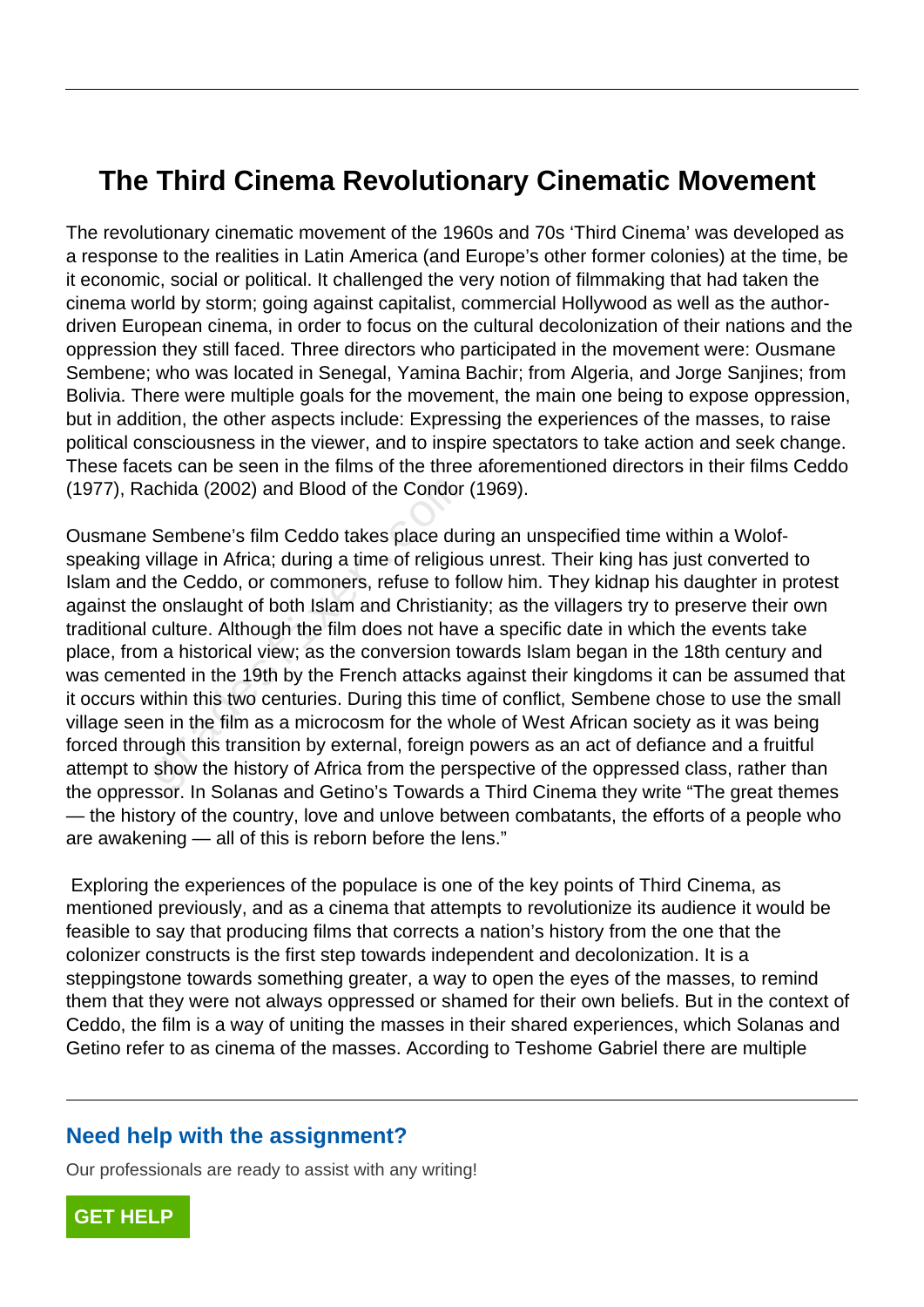phases in the route towards Third Cinema and within the third phase, that of the combative phase, he writes "Filmmaking is a public service institution; while the industry in this phase is owned by the nation and/or government, it is managed, operated a run for and by the people". Sembene has been known to create somewhat controversial films, a number of them, including Ceddo being banned in Senegal for political and ethical reasons. In the case of this film, it caused the Senegalese government to ban the film as "Islamic brotherhoods still exercised considerable power within their government" (Kindem and Steele) which brings to light the reason that Third Cinema exists, to combat the bourgeois and the oppressing factors, whether it be a militarized nation hoping to colonize, or their own government. Sharing the experiences of the masses is only one aspect of Third Cinema, and for a film to be considered revolutionary there are multiple facets in which it should fall under.

Producing a film one hopes to be revolutionary fails to become such when the viewers have no knowledge of the truth of their situation, thus in order for a film to be considered within the sphere of Third Cinema, the audiences need to be educated on the crisis and ultimately raise the political consciousness within the masses. Solanas and Getino compare the political knowledge of the masses to the teaching of handling guns writing, "Teaching the handling of guns can be revolutionary where there are potentially or explicitly viable leaders ready to throw themselves into the struggle to take power, but ceases to be revolutionary where the masses still lack sufficient awareness of their situation or where they have already learned to handle guns". A film cannot be revolutionary and awake any consciousness within a viewer who already has the knowledge being presented to them and simply choses to ignore any use this knowledge serves them. express within the masses. Some the consciousness within the masses. Some the section of the express into the struggle to take power, but confidered in the struggle to take power, but confidered in cannot be revolutionary

Yamina Bachir's Rachida, while a more recent film, still adheres to the loose guidelines of Third Cinema. The film follows a young schoolteacher, Rachida, in Algiers who, much like the rest of the women in her neighbourhood and throughout the country, do not believe that the current terrorism ravaging their home has anything to do with her. This opinion changes rather quickly as she is shot by a group of terrorists and forced to transfer to another village to work so that they will not recognize her. The film ends on a meta note, with Rachida crying while looking into the camera as she starts "today's lesson" for her students, who had just witnessed their own terror attack just the day before. Within the film the character Rachida acts as a stand-in the audience watching it, as the director is assuming that they have no knowledge of the conflicts overwhelming their state and hopes to educate them enough on their situation to inspire the call to arms, which will be discussed subsequently.

The revolution of Third Cinema ultimately means nothing if the viewers absorb the meaning of the film or internalize the intent behind it but do nothing to change their environment or their conditions. With Solanas and Getino's own film La hora de los hornos the act of watching the film itself was an act of defiance. They explain that "every comrade who attended such

## **Need help with the assignment?**

Our professionals are ready to assist with any writing!

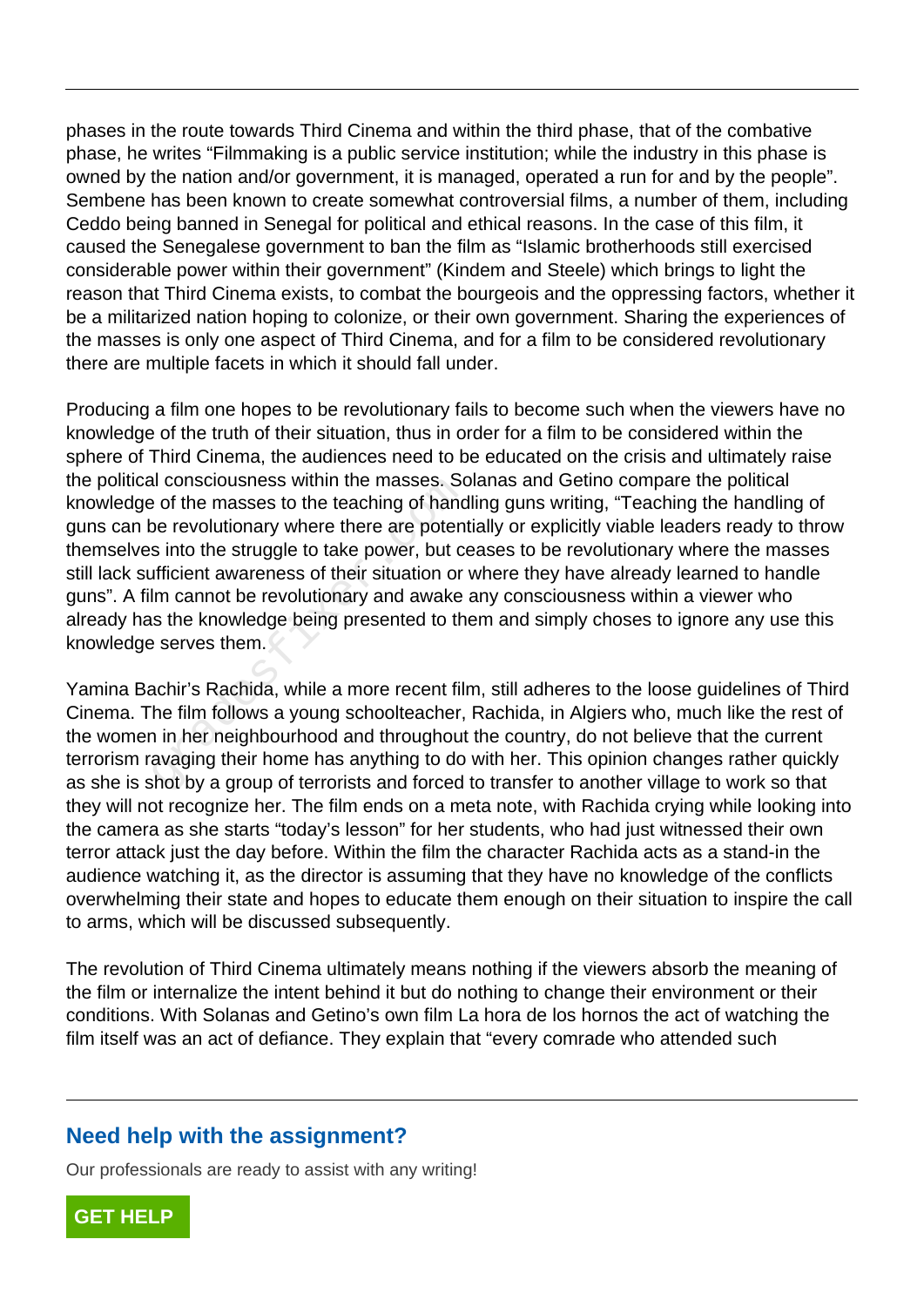showings did so with full awareness that he was infringing on laws and exposing his personal security", and that once they actively moved against society and the oppressive hold the government holds over it they shift from being merely a spectator he becomes "an actor, a more important protagonist than those who appeared in the film" because while the film emulated life and the struggles of real people, it was not real – the people who watched it were, and they faced real consequences.

In order to create a film that calls the masses to arms, the creator needs to be from the society they are trying to transform as "the filmmaker's tie with reality makes him more a part of his people. Vanguard layers and even masses participate collectively in the work when they realise that it is the continuity of their daily struggle", when they combine the shared experiences and the political awareness now conscious within the masses, the call to action is not far off, as they are now able to collect as an assembly and fight against the ruling class or people. Jorge Sangines' 1969 film Blood of the Condor is perhaps the most revolutionary film of the three discussed here as it did not simply expose the perpetrators but removed them entirely.

 Jorge Sanjines, the director of the film wrote that "the work of revolutionary cinema must not limit itself to denouncing, or to the appeal for reflection; it must be a summons for action" which is what his film resulted in and directly reflects one of the key aspects of Third Cinema as illustrated in Getino and Solanas' article, "The revolution does not begin with the taking of political power from imperialism and the bourgeoisie, but rather begins at the moment when the masses sense the need for change and carry out this change". The audience needs to feel as if they have no other choice but to make the change the film is calling for, lest they be stuck in the Imperialist world designed to limit them. hijnes, the director of the film wrote that<br>to denouncing, or to the appeal for reflection<br>film resulted in and directly reflects on<br>in Getino and Solanas' article, "The rev<br>wer from imperialism and the bourgeoi<br>ense the n

The Blood of the Condor told the story of Indigenous Bolivians who under the guise of receiving medical care from an American Peace-Corps agency were being sterilized. This act of quiet genocide showed how focused the Western countries were on modernization as the continued reproduction of Bolivian peasants would keep the country from moving forward and threaten the development of the country as a whole. It ends on a freeze-frame of lifted rifles, no doubt the summons to action that Sanjines was pressing for in the making of this film and as stated previously, the film had the desired effect, as not long after the film was screened in Bolivia, the American Peace-Corps were expelled, in a defiant act of nationalism. It is simple to say a film was revolutionary but there are not many films that push a populace into actively driving out a force

The creation of Third Cinema was a way for filmmakers to combat the first and second cinemas of capitalist Hollywood and author-driven European cinema as well as being a response to the political, economic and social realities that Latin American was facing during the 1960s. Solanas and Getino's essay titled Toward a Third Cinema outlines what they believe to be the key

## **Need help with the assignment?**

Our professionals are ready to assist with any writing!